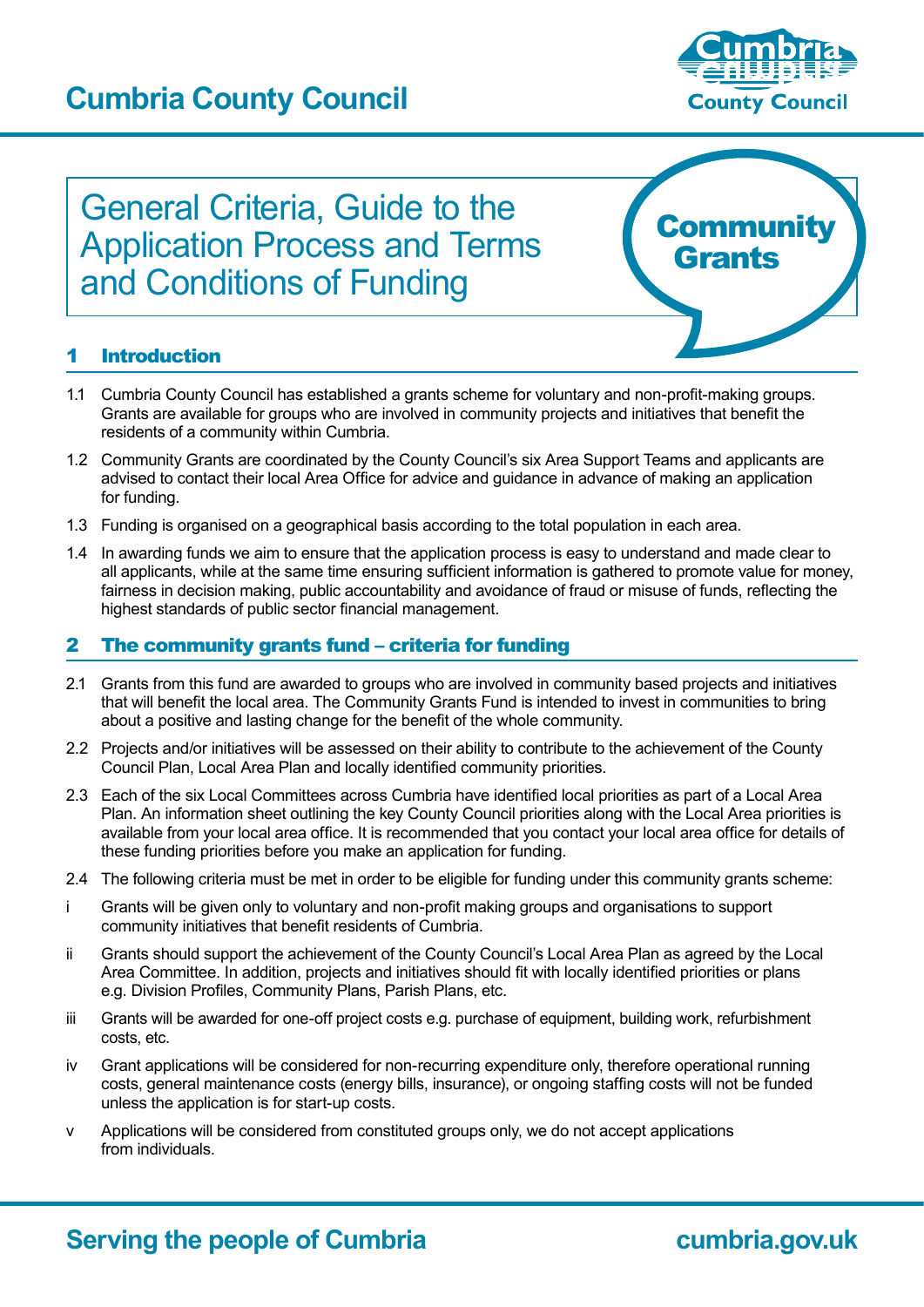- vi Applications for less than 100% of costs are preferred and groups are advised to try other avenues for funding in addition to this fund.
- vii We will not normally accept more than one application for funding per organisation or group in any one financial year. We may accept more than one application from the same group for clearly identifiable different projects in the same financial year.
- viii Projects from Schools and Churches or other religious groups cannot be funded unless they have a clear wider non-religious community benefit e.g. a church hall that is used by local community groups, a play area also open for public use, etc.
- ix Organisations or groups that operate a policy of exclusivity or have a closed membership and is thereby not open to any member of the public will not be considered for funding.
- x We cannot fund community events if they are intended to pass on any surplus income to other organisations, e.g. concerts with benefits to "local charities".
- xi Grant applications will not be considered from political organisations.
- xii Grants will not be awarded retrospectively i.e. grants will only be awarded for work or resources still to be purchased at the time the application is made.
- xiii Organisations or groups with outstanding Project Completion Reports (PCR's) will not be considered for funding.

#### 3 The application process

- 3.1 Applications for funding should be made on our application form and supported by all requested supporting documentation.
- 3.2 Application forms are available from your local Area Support Office or can be downloaded from our website **cumbria.gov.uk/communitygrants**
- 3.3 You can fill in an electronic version of the application form using Microsoft Word and email it to us but we must receive a hard copy of the application with at least two signatures along with the appropriate supporting documents in order for us to process it.
- 3.4 Completed application forms must be signed and returned with the following supporting documents:
	- A minimum of **two Estimates/Quotes** from two different independent suppliers.
	- • A detailed **breakdown of all costs** associated with your application for funding.
	- A copy of a recent **Bank Statement** for all accounts held in the name of your group.
	- A copy of your most recent **Annual Accounts or Audited Accounts.**
	- • Your **Equal Opportunities Policy or Statement** (where not explicit in Constitution).
	- • Your **Constitution** or other governing documents.
	- A copy of your last **Annual Report** and/or **AGM minutes**.
	- Your **Child Protection Policy**, where appropriate.
	- Your **Safeguarding Vulnerable Adults Policy**, where appropriate.
- 3.5 Incomplete applications or applications that do not include all of the above documentation cannot be considered for funding.
- 3.15 We may contact you to ask for more details about your project or possibly arrange to visit your organisation. We will be pleased to help you with any queries you may have in relation to the supporting information you are required to provide in advance of submitting your completed application.

#### 4 How your application is dealt with

- 4.1 Upon receipt of an application for funding we will make an initial assessment to check that the application is eligible for funding against the criteria of the scheme and that all supporting documentation has been provided.
- 4.2 We aim to acknowledge receipt of all applications within 10 working days of receiving the application.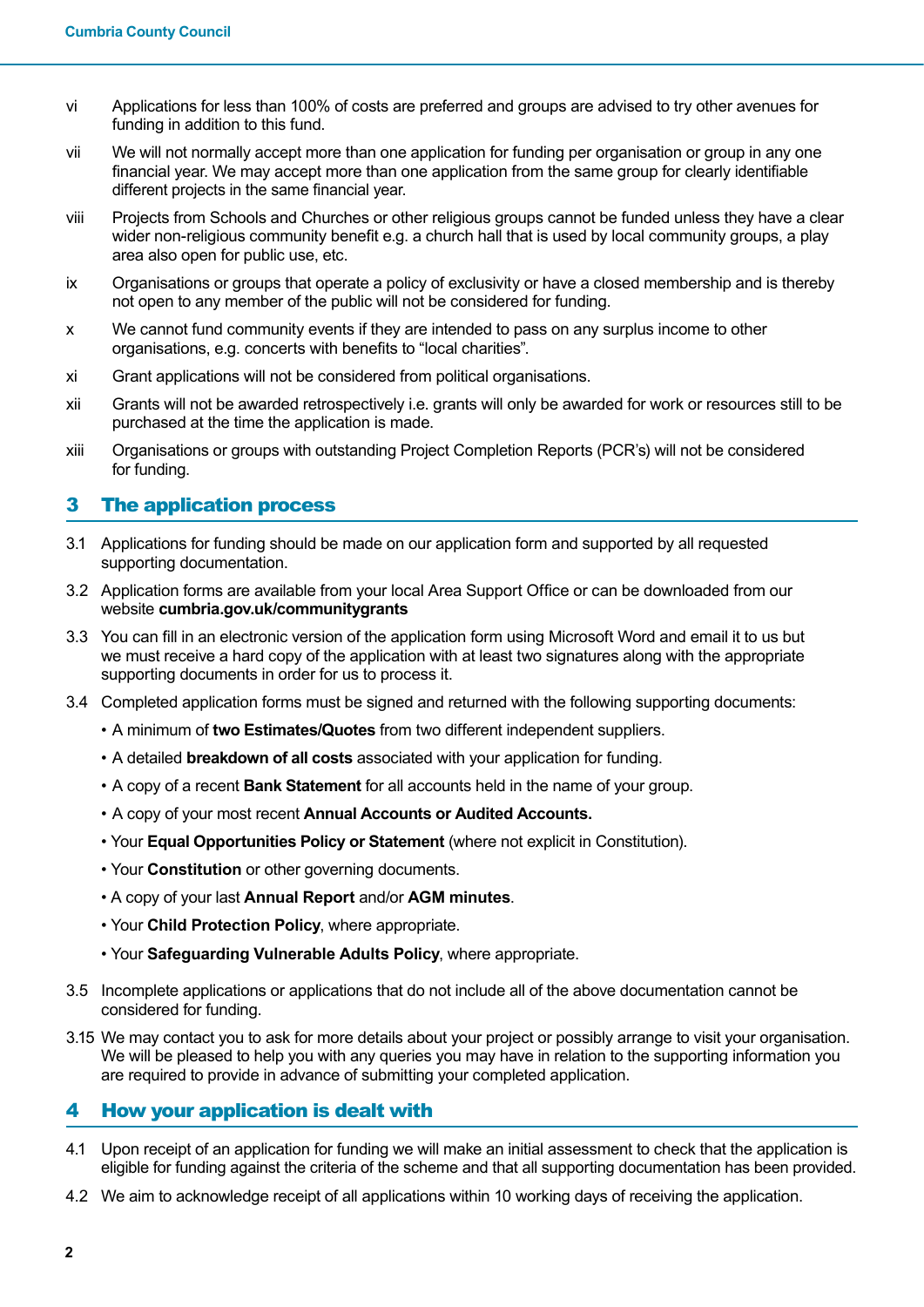- 4.3 An evaluation report will be produced for each eligible application along with a recommendation for funding.
- 4.4 A community forum or grant panel made up of councillors and/or community leaders from the area will discuss the application and make a final recommendation for funding.
- 4.5 Once your application has been considered and a decision has been made we will inform you by letter and if you have been successful we will arrange for the funds to be released.

#### **5** Unsuccessful or ineligible applications

5.1 Applicants whose applications are unsuccessful or ineligible will be notified by letter and receive feedback on the reasons for the failure of the grant application within two weeks of the decision.

#### **6** Payment of funding

- 6.1 Funding approved for payment can now be paid directly into a group or organisation bank account via the Bank Automated Credit System (BACS).
- 6.2 Once authorised the council's Financial Services department will arrange for funding to be paid directly into the group or organisation bank account as detailed in the application form.

#### 7 Project completion reports (PCR's)

- 7.1 As part of the conditions of funding you are required to complete and return a Project Completion Report (PCR) within six months of receiving funding.
- 7.2 The PCR process is designed to assist you in evaluating the success of your project or initiative and also provides an evidence base for the council's internal audit process. As part of the PCR you will be required to provide supporting documentation e.g. receipts, invoices, bank statements, etc to evidence the expenditure of the funding awarded.
- **7.3 Organisations or groups who do not complete and return a satisfactory Project Completion Report may be required to return their funding and will not be considered for future funding.**

#### 8 Promotion of our funding support

8.1 We require that groups and organisations recognise Cumbria County Council's funding support by highlighting this on all promotional materials in relation to the project or initiative e.g. acknowledgement in any press releases issued by the group, posters, flyers, website, etc.

#### 9 Terms and conditions of funding for Cumbria County Council

- 9.1 You are required to maintain a bank account in the name of the group. All withdrawals from the account should require a minimum of two signatures.
- 9.2 Grants awarded must be spent only on the purpose for which is stated within your application. If for any reason your circumstances change and you wish to vary the way in which you spend your grant you are required to contact us and request written permission to do so.
- 9.3 You are required to provide access to all necessary documentation (see guidance notes & criteria) to support your application for funding.
- 9.4 Financial support provided by Cumbria County Council should be acknowledged on all printed publicity and in information given to the press and media.
- 9.5 Your organisation or group should promote equality of opportunity and eliminate all forms of discrimination. Your commitment to this should be clearly identified in a written policy or statement that takes into account current legislation and good practice.
- 9.6 In the event of your organisation ceasing to operate or failing to undertake or complete the activity for which the grant was offered, the County Council reserves the right to withhold payment, reduce its award or seek recovery.
- 9.7 You will be required to submit a Project Completion Report six months after any grant award has been paid. Organisations or groups who do not complete and return a satisfactory Project Completion Report may be required to return their funding and will not be considered for future funding.